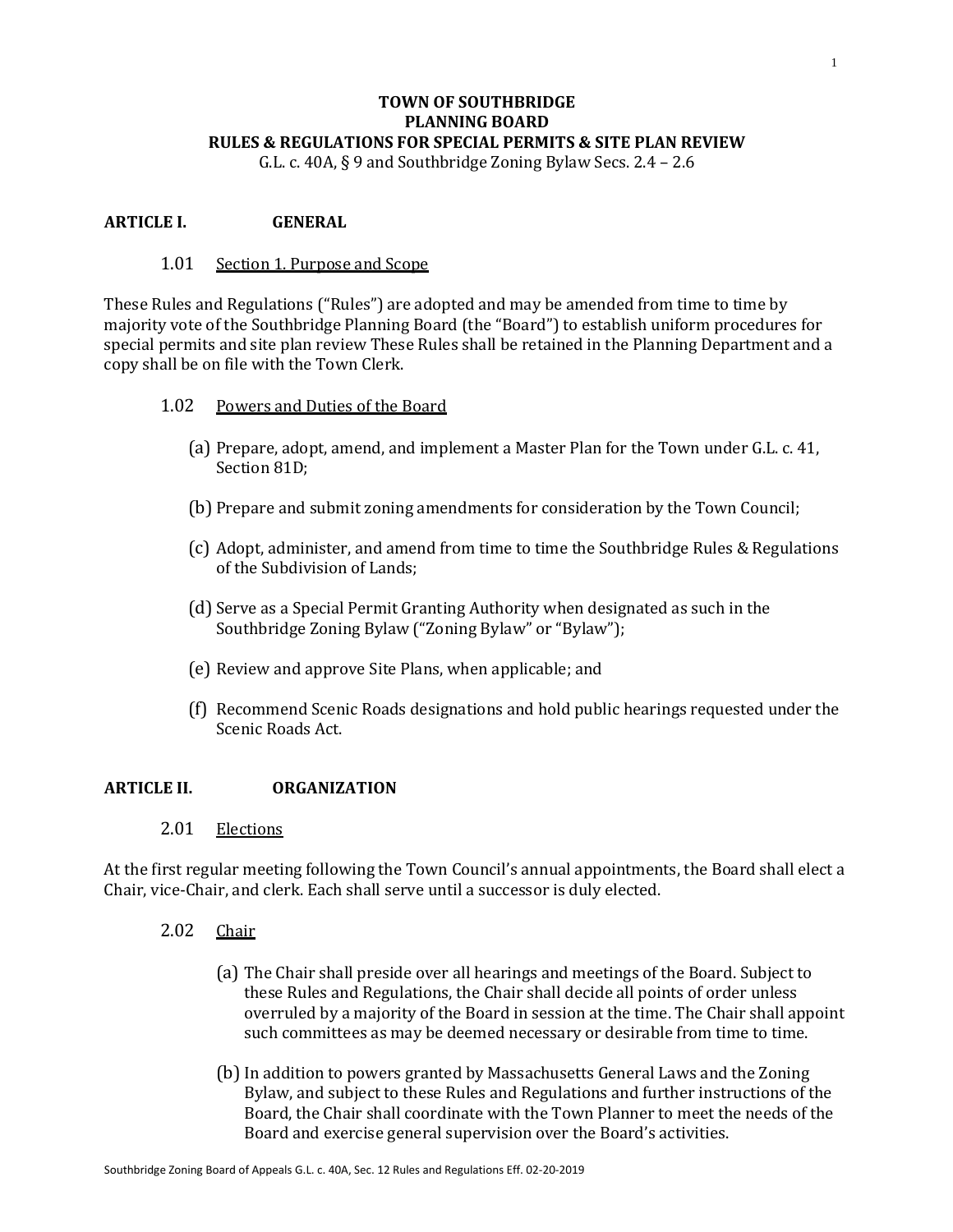# 2.03 Vice-Chair

The vice-Chair shall preside over hearings and meetings and perform the duties of the Chair during the absence or unavailability of the Chair.

# 2.04 Clerk

The clerk shall ensure that records are kept, as required by state law, of the hearings conducted by the Board. If the Clerk is absent, the Chair shall appoint an acting Clerk. The Chair may delegate administrative duties of the Clerk to the Town Planner.

## 2.05 Alternate Member

The chairperson of the Planning Board shall designate an Alternate Member to substitute for a Member when such Member is absent or unable to participate on an application or matter before the Planning Board. When so designated, the Alternate Member shall possess all powers and responsibilities of such Member. Such designation shall be entered into the minutes of the initial Planning Board meeting at which the substitution is made.

## 2.06 Quorum

For conducting public hearings and transacting other business except voting on special permits, a quorum shall consist of four members. (See also, Section 5.01, "Voting Requirements".)

## 2.07 Regular Meetings

Regular meetings of the Board shall be held as necessary at 6:30 P.M. on the first and third Wednesday of each month, or at other times as determined by the Board at a place specified in the meeting notice.

## 2.08 Special Meetings

Special meetings may be called by the Chair or at the request of two members. Written notice thereof shall be given to each member at least 48 hours before the time set, except that announcement of a special meeting at any meeting attended by all members shall be sufficient notice. Notices shall be posted publicly as required by law.

## 2.09 Absences

Pursuant to Town Council's acceptance of G.L. c. 39, § 23D(1) no member of the Board shall be disqualified from voting on any matter solely due to said member's absence from no more than a single session of the hearing at which testimony or other evidence is received; provided, however, that before any such vote, said member shall certify in writing that he/she has examined all evidence received at the missed session, which evidence shall include an audio or video recording of the missed session or a transcript thereof, such certification to be part of the record of the hearing.

## 2.10 Site Visits

The Board or its members may conduct a site visit of property that is the subject of a petition, application or appeal. During a site visit, no deliberations or decisions shall be made by the Board that would conflict with the Open Meeting Law.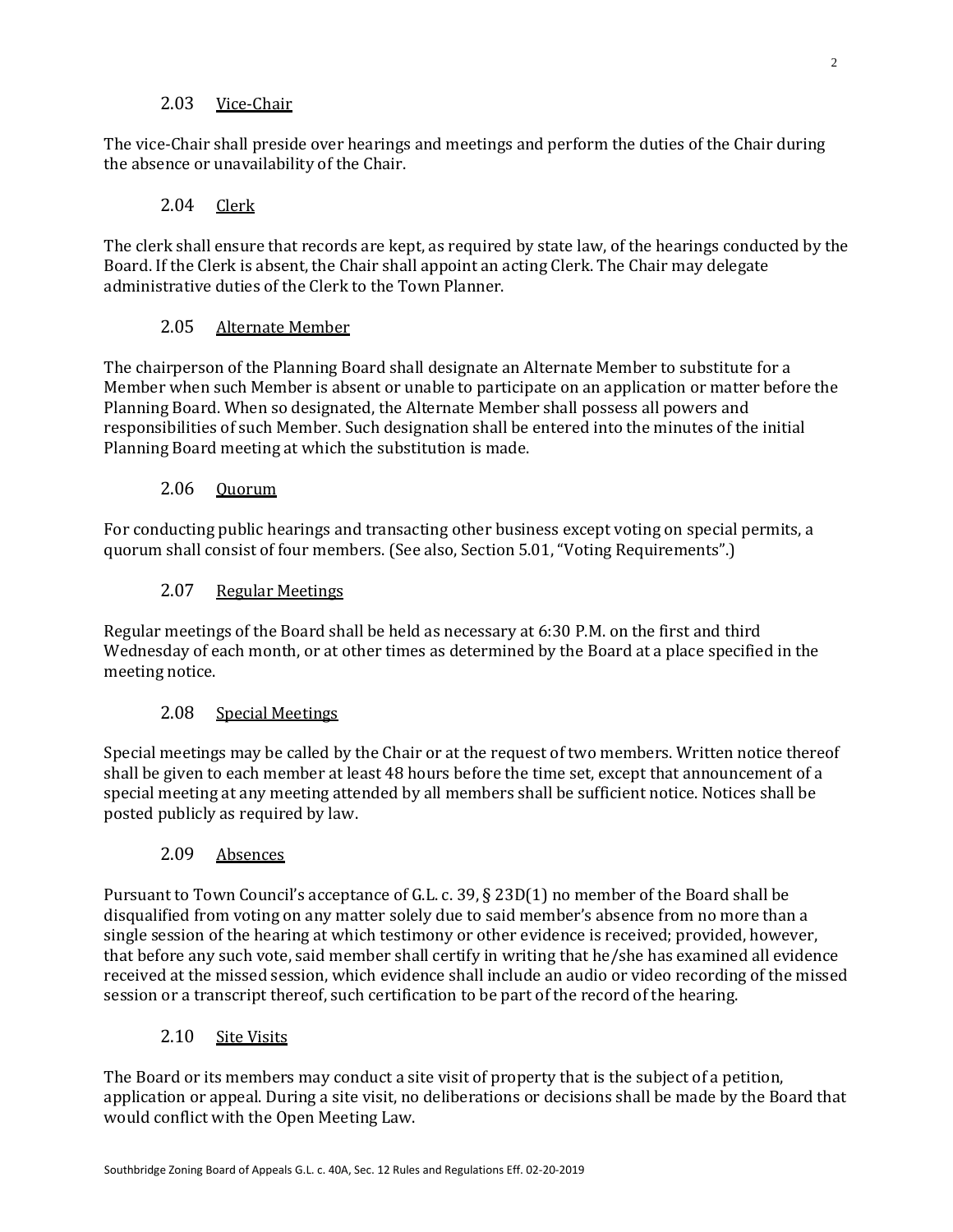### **ARTICLE III. APPLICATION REQUIREMENTS AND PROCEDURES**

### 3.01 Applicant

Application to the Board may be brought by a property owner, a tenant, a licensee, a prospective purchaser, or other Applicant if documentation from the owner certifying the Applicant's legal interest and right to file accompanies the petition or application. It is recommended that all new applications be reviewed by the Town Planner prior to filing to assure their correctness, completeness, and clarity.

### 3.02 Application Form

Every application to the Board shall be made on an official application form, which shall be furnished by the Planning Department upon request. Any communication purporting to be an application shall be treated as mere notice of intention to seek Board action until it is made on the official application form and filed with the Town Clerk, and the applicable filing fee has been paid. To be a complete application, all information called for by the form shall be furnished by the Applicant as prescribed in the form and in precise language, identifying the applicable provisions of the Zoning Bylaw and the specific nature of the application, and the Planning Board has determined that the application is substantially complete. The application form shall require, at minimum, a description of the proposed project, a list of all requirements of the Zoning Bylaw that the proposed project must meet, a narrative and supporting data that show how the proposed project meets those requirements, an analysis of why the Board should grant approval, and payment of filing fees. Additional requirements as may apply to particular special permits based on requirements in the Zoning Bylaw.

#### 3.03 Submissions

- (a) The Applicant for a special permit or site plan review shall submit the following to the Board:
	- (i) Special Permit or Site Plan Application Form; 3 copies.
	- (ii) Filing fee, with check made payable to the Town of Southbridge.
	- (iii) Drainage calculations and supplement plans (if applicable); 3 copies.
	- (iv) Certified abutters list and map.
	- (v) Cover letter and supporting narrative.
	- (vi) Site Plans: 12 copies, including 3 of the full-size site plan and 9 copies of a reduced 11"x17" size site plan. A DXF format of the site plan shall be submitted on disk. Site plan specifications are listed in the Application Form.
	- (vii) All other information in plan, map, tabular, report, or other formats as may be required in the Application Form or any of the supplements thereto; 3 copies.
	- (viii) Any photos, if necessary; 1 set provided digitally
	- (ix) One electronic (PDF) copy of the complete Application, including fullsize and reduced-size plans.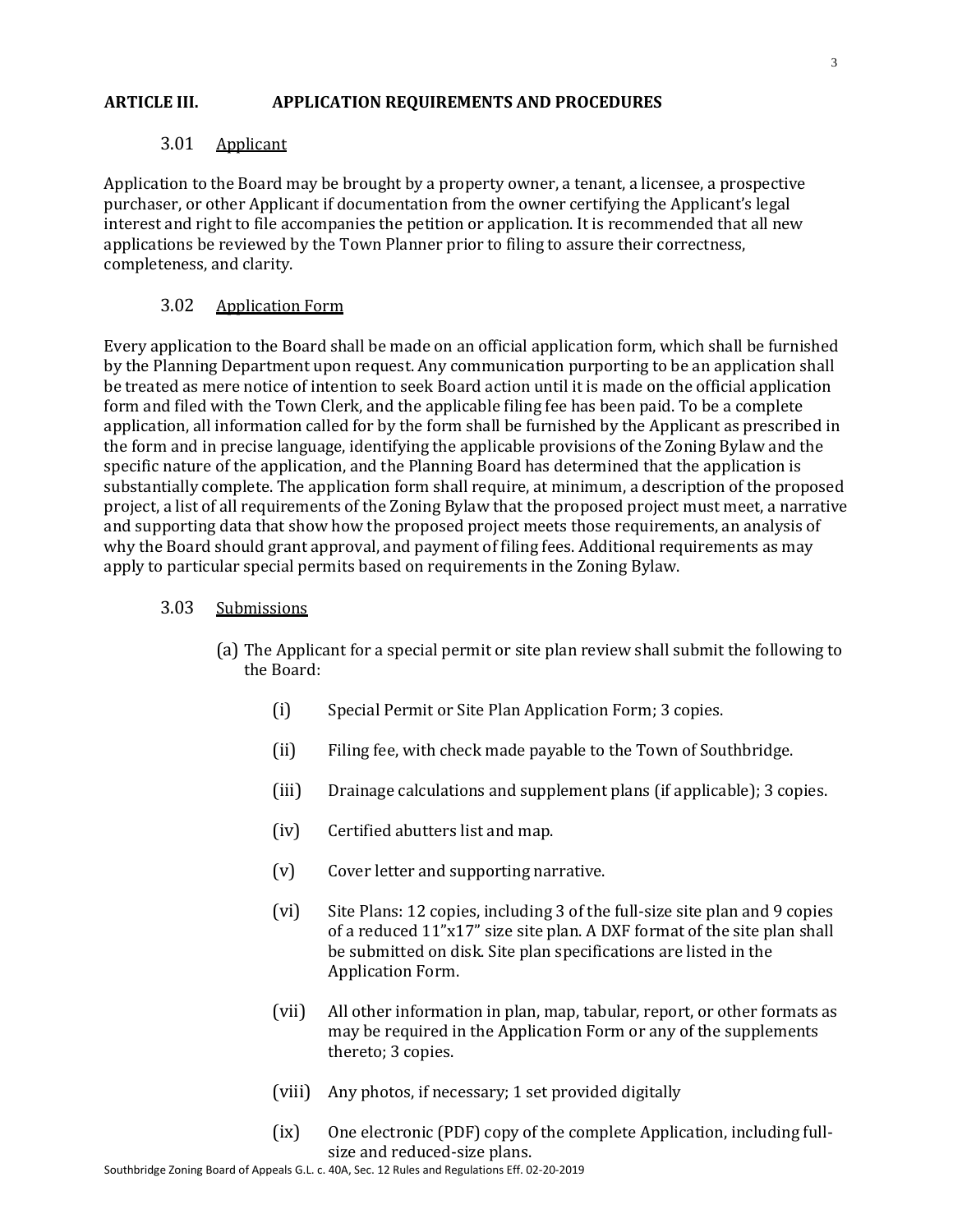- (b) Applicant may submit written materials until one week before the hearing and one week before any subsequent continuance of the hearing. The Board shall not be obligated to review written materials received less than one week before the hearing or continuance thereof. The Applicant may submit a proposed decision to the Board.
- (c) In the case of a special permit, the following points, based on G.L. c. 40A and Section 2.5 the Southbridge Zoning Bylaw must be clearly identified and factually supported in the Application:
	- (i) The use proposed for the land or structure, if any;
	- (ii) The conditions and character of operations of the proposed uses which show that it will be in harmony with the general purpose and intent of the district and the Zoning Bylaw;
	- (iii) The nature of the proposed use in relation to both the general and specific provisions of the Zoning Bylaw governing that use and the district in which it is located; and
	- (iv) Satisfaction of the specific criteria and objectives set forth in Section 2.5 and any other section of the Zoning Bylaw that applies to the special permit being sought by the Applicant. It is the Applicant's responsibility to identify all applicable provisions and associated special permit granting criteria, which may be found in more than one section of the Zoning Bylaw.
- (d)If the proposed project requires the filing of an application for additional special permits or other permits in which the Planning Board is the approval authority, many of the requirements of these Rules may be waived in view of equivalent information required to be submitted for the additional applications. In this case, the Applicant may combine the required information and plans for the various permits, provided that all information required as part of these Rules is included, and the Applicant shall provide a written statement to that effect. All application fees for the various special permits or other permits shall be required unless otherwise authorized by the Board.

#### 3.04 Filing Fees and Cost of Public Notice

- (a) An application for a special permit or site plan review shall be accompanied by a check payable to the Town of Southbridge in the amount listed in Appendix A of these Rules.
	- (i) A petition for a special permit shall be accompanied with payment to the Town of Southbridge in the amount of \$500.
	- (ii) An application for major site plan review shall be accompanied with payment to the Town of Southbridge in the amount of \$250.
	- (iii) An application for minor site plan review shall be accompanied with payment to the Town of Southbridge for \$150.

Southbridge Zoning Board of Appeals G.L. c. 40A, Sec. 12 Rules and Regulations Eff. 02-20-2019 (iv) An application for a home occupation special permit or site plan shall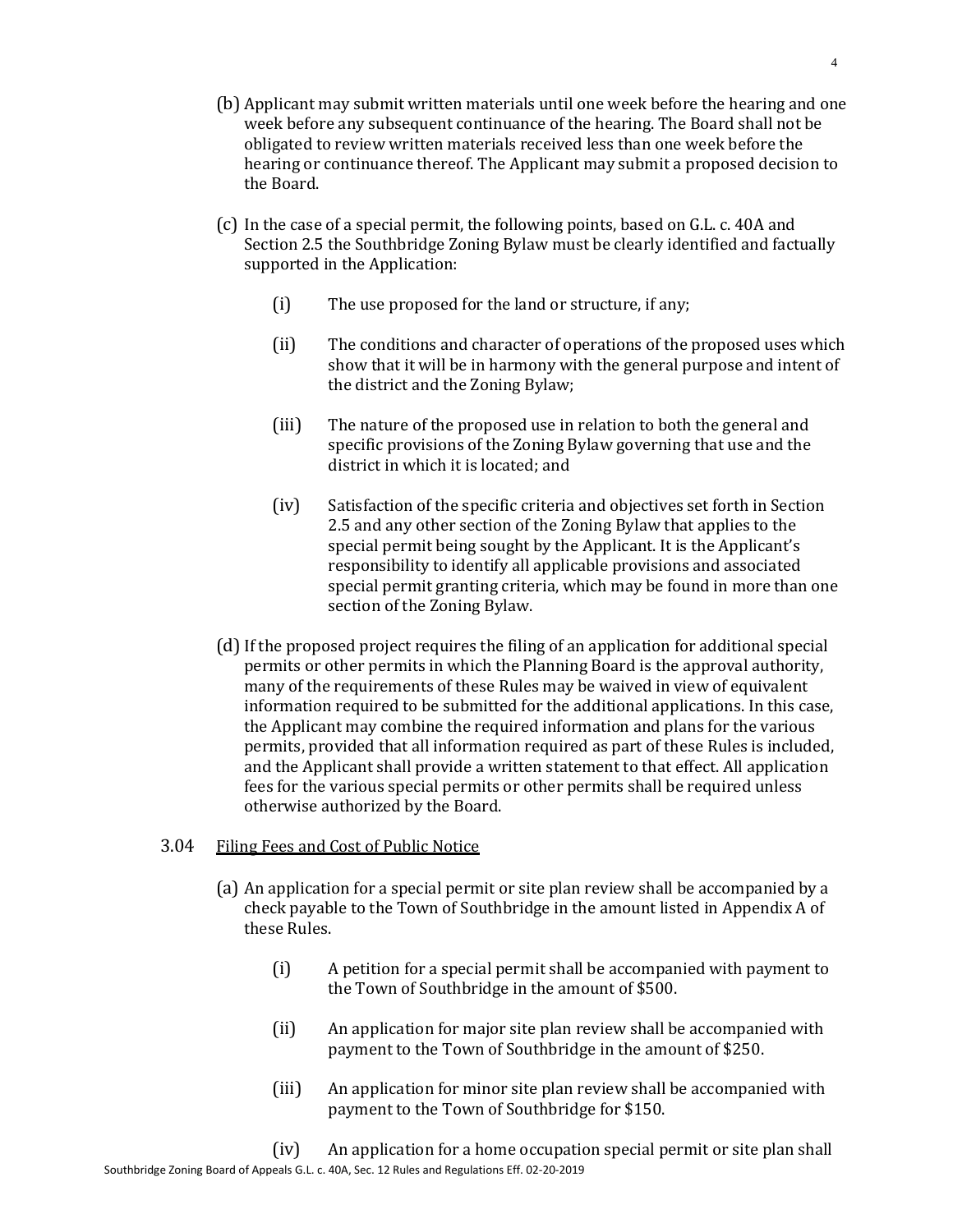be accompanied with payment to the Town of Southbridge for \$100.

- (v) An application for an earth removal special permit shall be accompanied with payment to the Town of Southbridge for \$300.
- (vi) An application for a special permit or site plan for agriculture, notexempt, subject to the requirements of Section 8.8 of the Southbridge Zoning Bylaws shall be accompanied with payment to the Town of Southbridge for \$5.
- (b) All fees are established to cover the cost of and to otherwise defray reasonable expenses incurred by the Board in processing applications filed with the Board.
- (c) No application shall be deemed complete until the applicable filing fee has been paid to the Planning Department.
- (d)In addition to the above stated filing fees, the Applicant shall pay the cost of publishing the public notice of any hearing in a newspaper. The Board shall prepare the notice, arrange for publication, and submit the notice to the newspaper. The Board will provide an invoice and proof to the Applicant. The invoice will reflect mailing costs and newspaper advertisement costs. The Applicant shall pay any such invoice promptly upon receipt. Failure to make timely payment shall be grounds for the Board to withhold a decision or deny an application.

#### 3.05 Project Review Fees; Hiring of Outside Consultants

- (a) When reviewing a special permit or site plan application, the Board may determine that the assistance of outside consultants is warranted because the necessary expertise is unavailable from municipal employees. In hiring outside consultants, the Board may engage engineers, planners, lawyers, architects, landscape architects, or other appropriate professionals able to assist the Board and to ensure compliance with all relevant laws, bylaws and regulations. Such assistance may include, but shall not be limited to, analyzing an application, monitoring or inspecting a project or site for compliance with the Board's decisions or regulation, or inspecting a project during construction or implementation.
- (b) The Board may, in its sole discretion, require that the Applicant pay a reasonable project review fee sufficient to enable the Board to retain consultants of its choice. The Board shall inform the Applicant no later than the second hearing date that project review fees will be required. If the Applicant fails to submit the required fee, the application shall be deemed incomplete and may be considered adequate grounds to deny an application. No review work by a consultant shall commence until the fee has been paid in full.
- (c) The project review fee shall be deposited in a special account established pursuant to G.L. c. 44, § 53G ("53G Account"). The funds from said account and any accrued interest thereon may be expended at the direction of the Board without further appropriation, with any excess amount remaining in the account upon completion of the Board's review to be repaid to the Applicant or to the Applicant's successor in interest.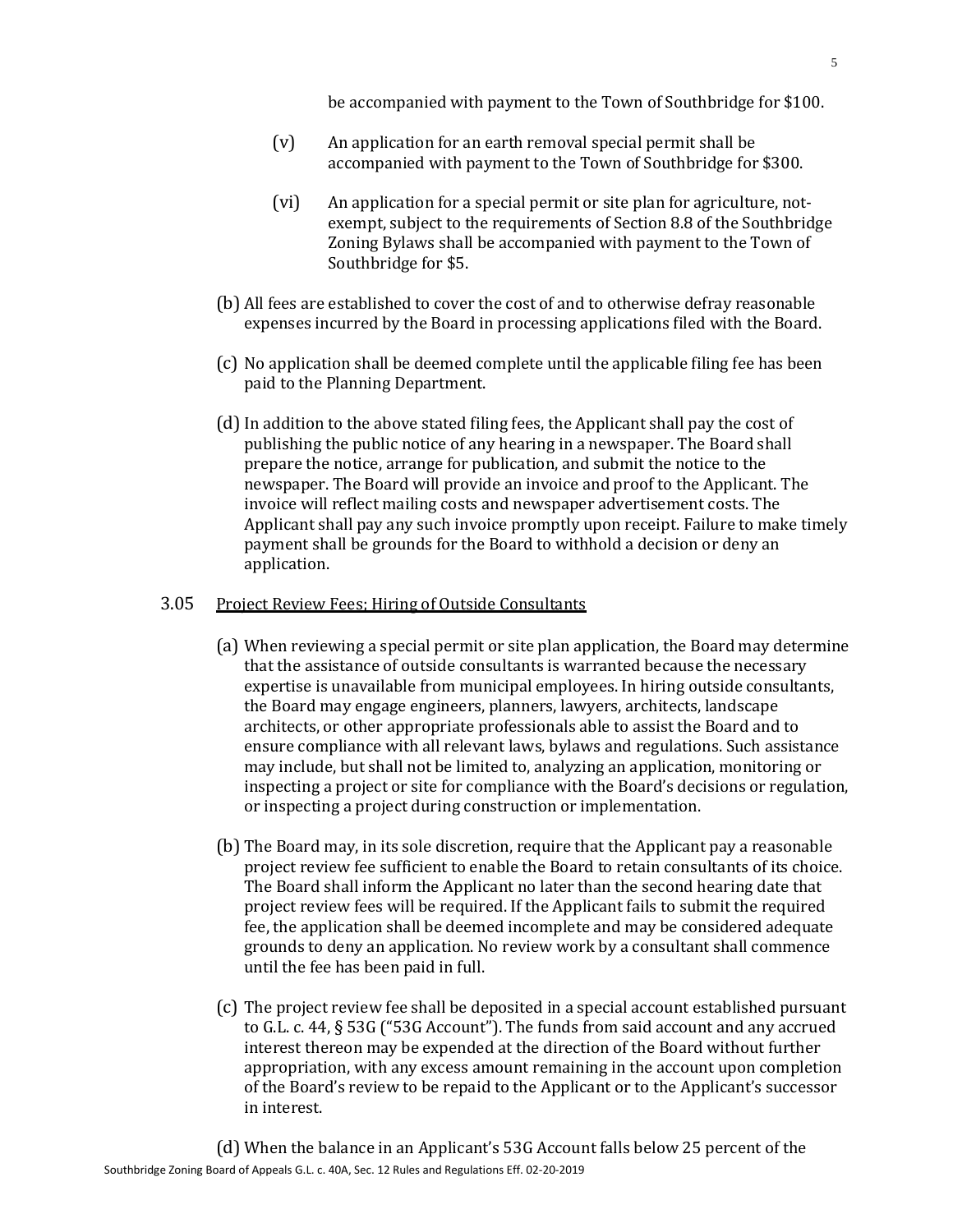initial project review fee, the Applicant shall pay an additional project review fee to replenish the account. The Board shall notify the Applicant of the requirement to pay an additional fee, and payment shall be made within 15 days.

(e) Minimum qualifications for outside consultants shall consist of either an educational degree in or related to the field at issue or three or more years of practice in the field at issue or in a related field. The Board's selection of an outside consultant may be appealed by the Applicant to the Town Council, which may disqualify such consultant only because the he/she has a conflict of interest and/or does not possess the minimum qualifications specified by the Board. The required time limits for action upon an application by the Board shall be extended by the duration of the administrative appeal.

# 3.06 Dismissal of Incomplete Filings

The Board may deny an application if the application form is not complete or the submissions required by Section 3.03 of these Rules are not made. For minor site plan review, dismissal may be made without a hearing on the merits and shall be deemed a withdrawal without prejudice to refiling when the application and submissions are complete. In the case of a special permit, the Board shall open the public hearing as required under G.L. c. 40A, §§ 9 and 11 and may, in its discretion, deny the application or permit the Applicant to withdraw without prejudice.

# 3.07 Names and Addresses of Abutters

As part of the application process, the Applicant shall request from the Assessor a list of the names and addresses of all parties in interest, including the Applicant, abutters, owners of land directly opposite on any public or private street or way, and abutters to the abutters within 300 feet of the property line of the Applicant, as they appear on the most recent applicable tax list, all as required by G.L. c. 40A, § 11, and the Zoning Bylaw. The Assessor will send the certified abutter list to the Planning Department.

# 3.08 Modification of an Approved Plan

- (a) Where it is not otherwise inconsistent with these Rules or with the Zoning Bylaw, or with any Special Permit(s) granted in conjunction with an approved site plan, the Board may hear a modification to a previously approved site plan.
- (b) The Applicant shall apply for Site Plan Modification together with the requirements identified on the form.

# **ARTICLE IV. HEARINGS**

# 4.01 Notice

Notice of hearings shall be advertised as required by the provisions of G.L. c. 40A and the Zoning Bylaw. In addition, a copy of the advertised notice shall be sent by mail, at least ten days prior to the date of the hearing, postage prepaid, or delivered, to all parties in interest and to applicable boards, commissions, and departments as determined by the Board. The Board will prepare the mailing of the public notices and create an invoice for the Applicant, which then the Applicant is responsible for the payment of the mailing.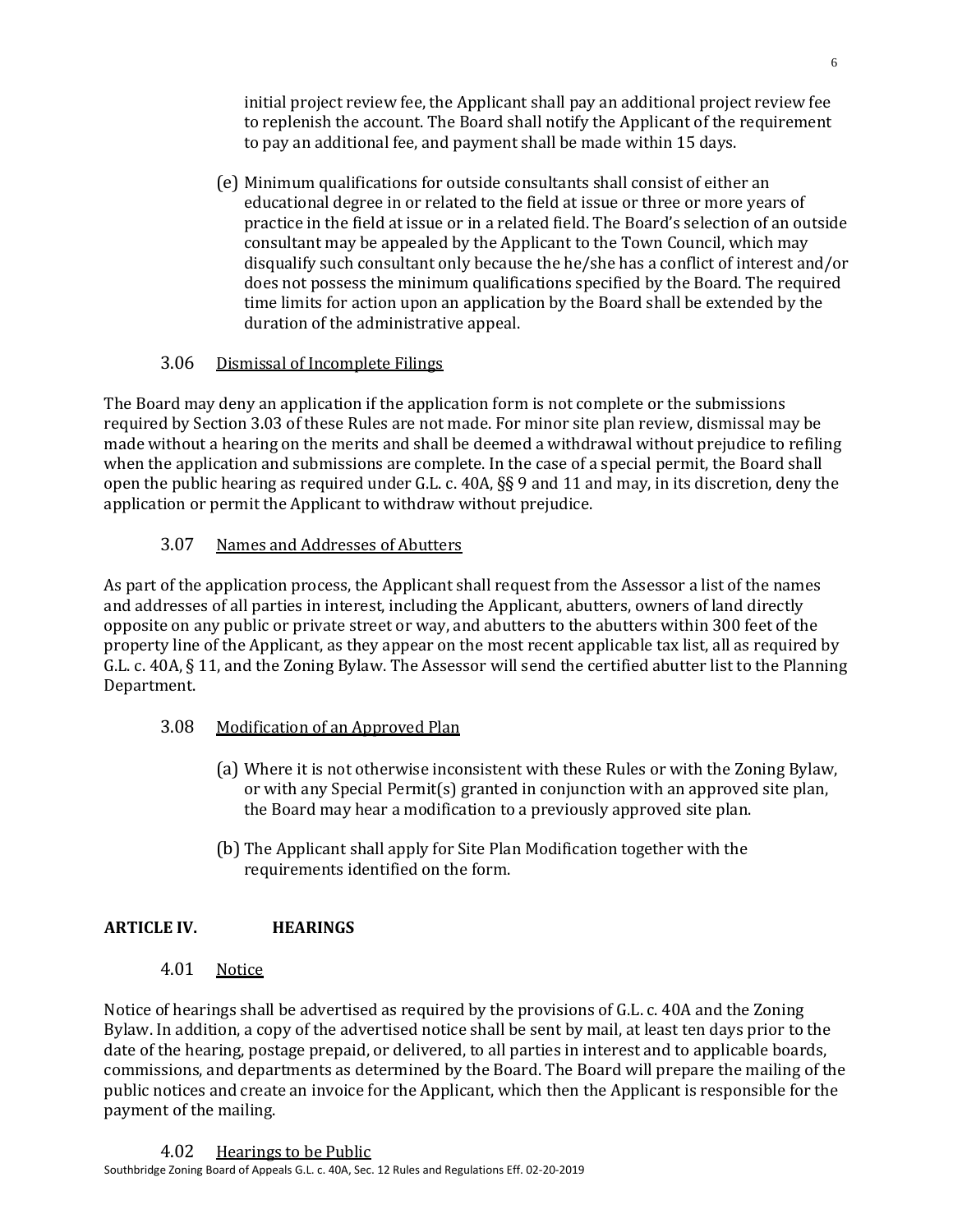All hearings shall be open to the public and shall be conducted in accordance with the G.L. c. 30A, §§ 18 - 25.

# 4.03 Representation and Absence

An Applicant may appear in his/her own behalf or be represented by an agent or attorney. In the absence of an appearance without due cause indicated by the Applicant, the Board shall decide on the matter either using the information it has otherwise received or dismissing the petition, at its discretion, with or without prejudice.

# 4.04 Continuances

A continuance may be requested by an Applicant by written request submitted to the clerk in advance of a hearing or orally at a hearing. The Board may, in its discretion, allow or deny any request for a continuance. Unless notified in writing that a continuance has been granted, an Applicant must appear at a scheduled hearing. Any continuance granted upon request of an Applicant shall constitute an agreement by the Applicant to extend the time limits for actions by the Board by the duration of the continuance and such agreement, at the request of the Board, shall be set forth in writing and filed with the Town Clerk.

# 4.05 Hearing Procedure

- (a) Hearings will start at the time stated in the notice unless delayed because of prior hearings. After the opening of the public hearing, the order of business will generally proceed as follows:
	- (i) The Chair or Chair's designee shall read the legal notice and the Chair shall present any materials received in response to the application.
	- (ii) Presentation by the Applicant, which may be limited at the discretion of the Chair. Each plan or other item used as part of the presentation shall be identified by its proper title and date. Each item shall be identified as either part of the application or a copy shall be provided for the file.
	- (iii) Questions or comments by the members of the Board. At the direction of the Chair, responses shall be made by either Town staff or the Applicant.
	- (iv) Questions or comments by Town staff, followed by responses by the Applicant.
	- (v) Questions or comments by members of other Town Boards. At the direction of the Chair, responses shall be made by either Town staff or the Applicant.
	- (vi) Questions by members of the public seeking information. Persons wishing to be heard must be recognized by the Chair and must state their name and address prior to asking a question. At the direction of the Chair, responses shall be made by either Town staff or the Applicant.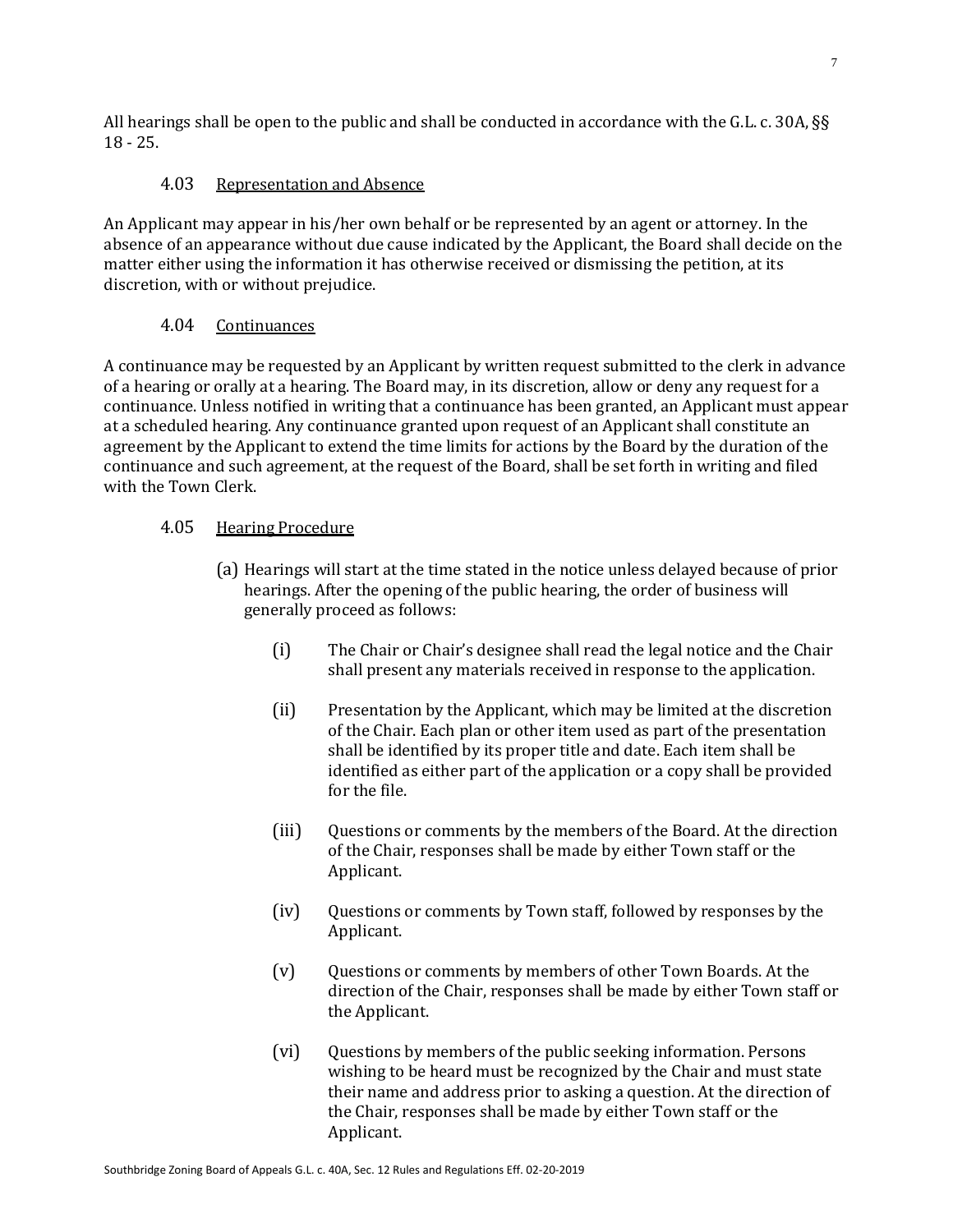- (vii) Opponent's formal presentation (if applicable), which may be limited at the discretion of the Chair.
- (viii) Applicant's rebuttal (if applicable), which shall be restricted to matters raised by opponents.
- (ix) Rebuttals may only be allowed at the discretion of the Chair. Similarly, no cross- examination will be allowed, although questions seeking information and deemed relevant by the Board may be allowed at its discretion.
- (x) Board members ask for any additional information needed to render a decision.
- (xi) The Chair, upon majority vote of the Board, will continue the public hearing to a date, time, and place certain that is announced at the public hearing or close the public hearing if the Board feels they have received sufficient information to render a decision. Upon the close of a hearing, no additional information received by the Board may be used in the making of its decision. Members of the Board hearing the case may, at any time, direct appropriate questions during the hearing. All questions shall be directed through the Chair.
- (b)If requested by the Applicant, the Board shall make every reasonable effort to coordinate its review of special permit or site plan applications with the boards, commissions, or officials that have authority over other permits and approvals required for the project to proceed. Coordinated or joint public hearings may be conducted to the extent allowed by law, recognizing that each permitting authority is subject to a specific statutory decision period and not all such decision periods coincide.
- (c) At the hearing any party whether entitled to notice or not may appear in person or by agent or by attorney.
- (d) The Board shall retain any record which has been introduced in evidence, for reference in consideration of the case.
- (e) No person shall address a hearing of the Board without the Chair's permission, and all persons shall, at the request of the Chair, be silent. If a person, after warning from the Chair, persists in disorderly behavior, the Chair may order him/her to withdraw from the hearing, and, if he/she does not withdraw, may order a constable or any other person to remove him/her and confine him/her in some convenient place until the hearing is adjourned.
- (f) The Chair may close the hearing immediately if, in his/her opinion, these Rules are being violated and/or the hearing is becoming disorderly.
- (g) In the event an Applicant fails to appear at a scheduled hearing, the Board may continue the matter or, in its discretion, dismiss the matter. Unless the Board indicates otherwise in its decision, any such dismissal shall be deemed a withdrawal without prejudice to refilling the application.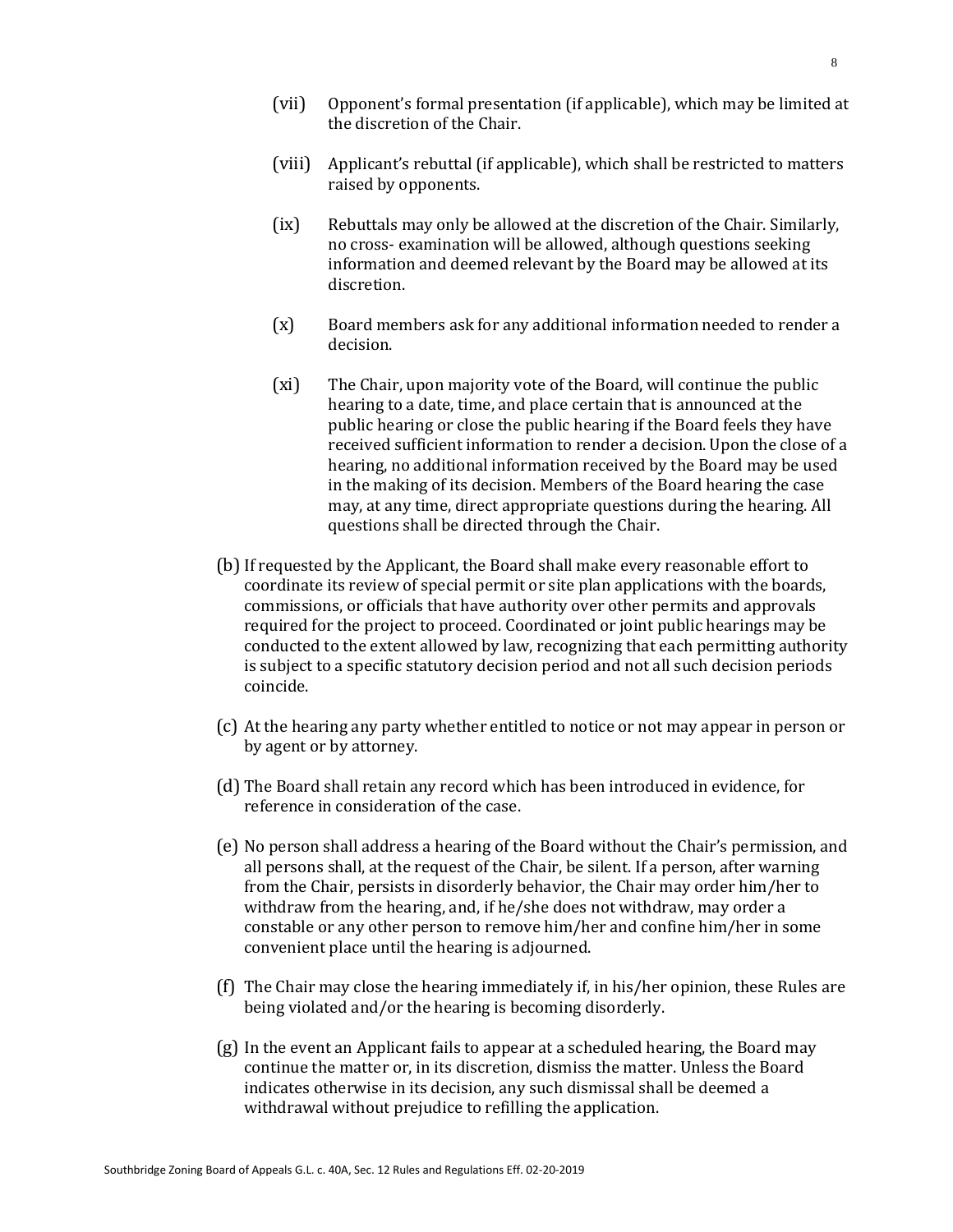# **ARTICLE V. ACTIONS BY THE BOARD**

# 5.01 Voting Requirements

The concurring vote of five members of the Board shall be necessary to grant a special permit, but any four members may approve a site plan. The Board shall cause to be made a detailed record of its proceedings, showing the vote of each member upon each question, or, if absent, or failing to vote, indicating such fact, and setting forth clearly the reason or reasons for its decisions, and of its other official actions, copies of all of which shall be within 10 business days filed in the office of the Town Clerk and shall be a public record.

# 5.02 Withdrawal

An application may be withdrawn by notice in writing to the clerk at any time prior to the hearing by the Board. After commencement of a hearing, an application may be withdrawn only with the consent of the Board, which shall determine whether the withdrawal is without prejudice to refiling at any time or with prejudice, in which case the Applicant shall be subject to Section 5.4 below.

## 5.03 Extension of Time

An Applicant may request an extension to the statutory limits for the Planning Board to take action on an application in order to provide additional time to discuss issues related to an application filed pursuant to these Rules. The request shall be made in writing, giving a description of the application and plan, the date of filing, the statutory deadline for action, any previously approved extensions, the length of the requested extension and the proposed date for final action. A copy of the request for an extension together with the Board's approval for the extension shall be filed with the Town Clerk.

## 5.04 Reconsideration

When an application has been voted upon and the meeting adjourned, there shall be no reconsideration of a decision of the Board.

## 5.05 Repetitive Petition

To have any petition or application which has been unfavorably acted upon by the Board reconsidered by the Board within two years, the Applicant must follow the procedure outlined in G.L. c. 40A, § 16.

## 5.06 Decisions

- (a) The clerk of the Board will send notices of a decision forthwith to the Applicant, to parties in interest and to every person present at the hearing who requests that notice be sent to him/her and states the address to which such notice is to be sent.
- (b) The clerk of the Board will send copies of the decision of the Board to the Applicant, the Town Council, the Board of Assessors, the Town Clerk, the Building Commissioner, and where determined appropriate by the Board, other Town boards and departments.
- (c) A special permit, or any extension or renewal thereof, shall not take effect until a copy of the decision bearing the certification of the Town Clerk that 20 days have